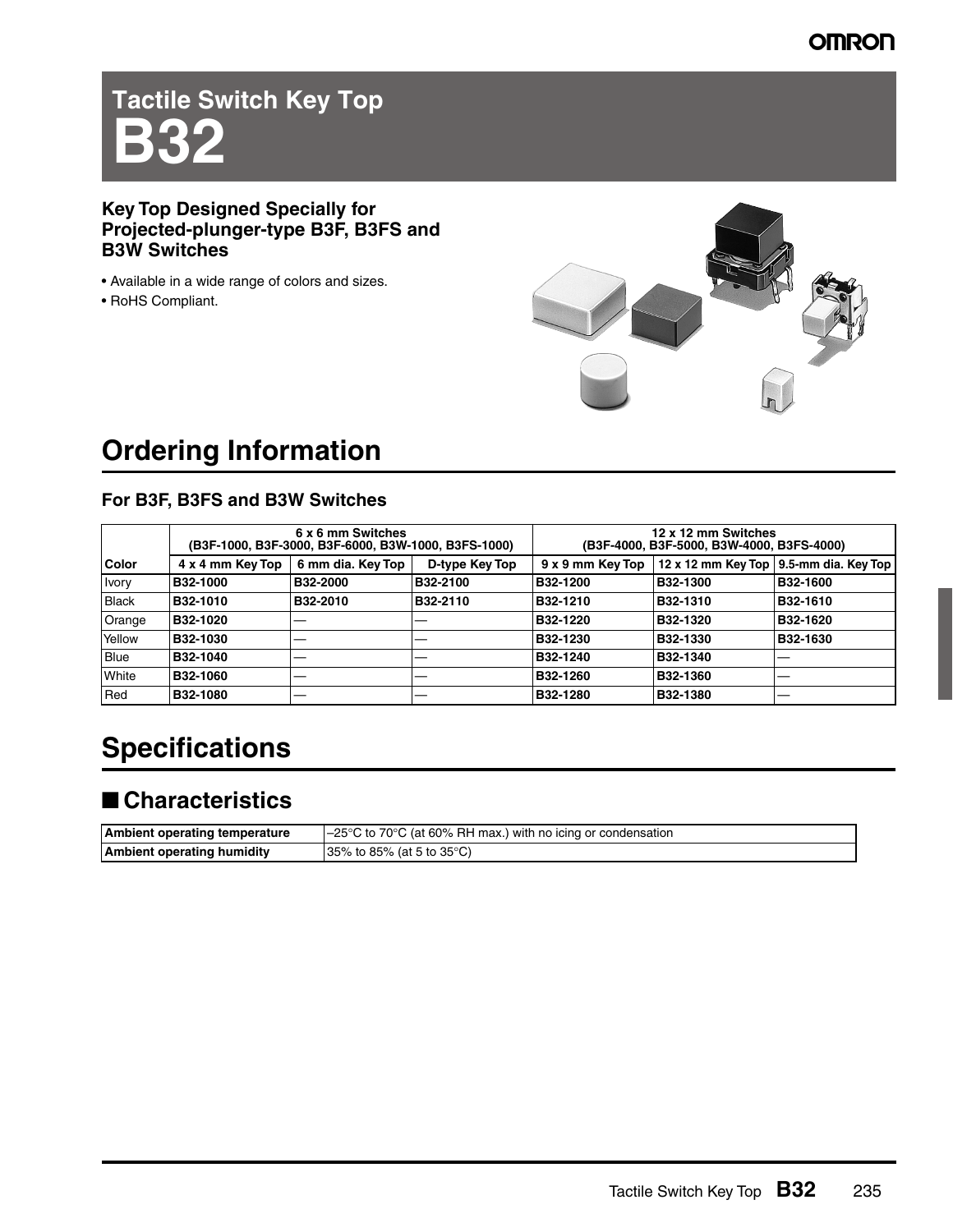## **Dimensions**

**Note:** Unless otherwise specified, all units are in millimeters and a tolerance of  $\pm$  0.4 mm applies to all dimensions.

## ■ **For 6 x 6 mm Tactile Switch**

**B32-10@0**

 $\mathbf{J}$ 







4.2 0

**B32-2000 B32-2010**





R0.2





4

**Reference Dimensions Panel Cutout**

PC board

4

PC board

**B32-2100 B32-2110**





**Reference Dimensions Panel Cutout**





1.0 to 2.0

 $8.85_{\pm0.4}$ 

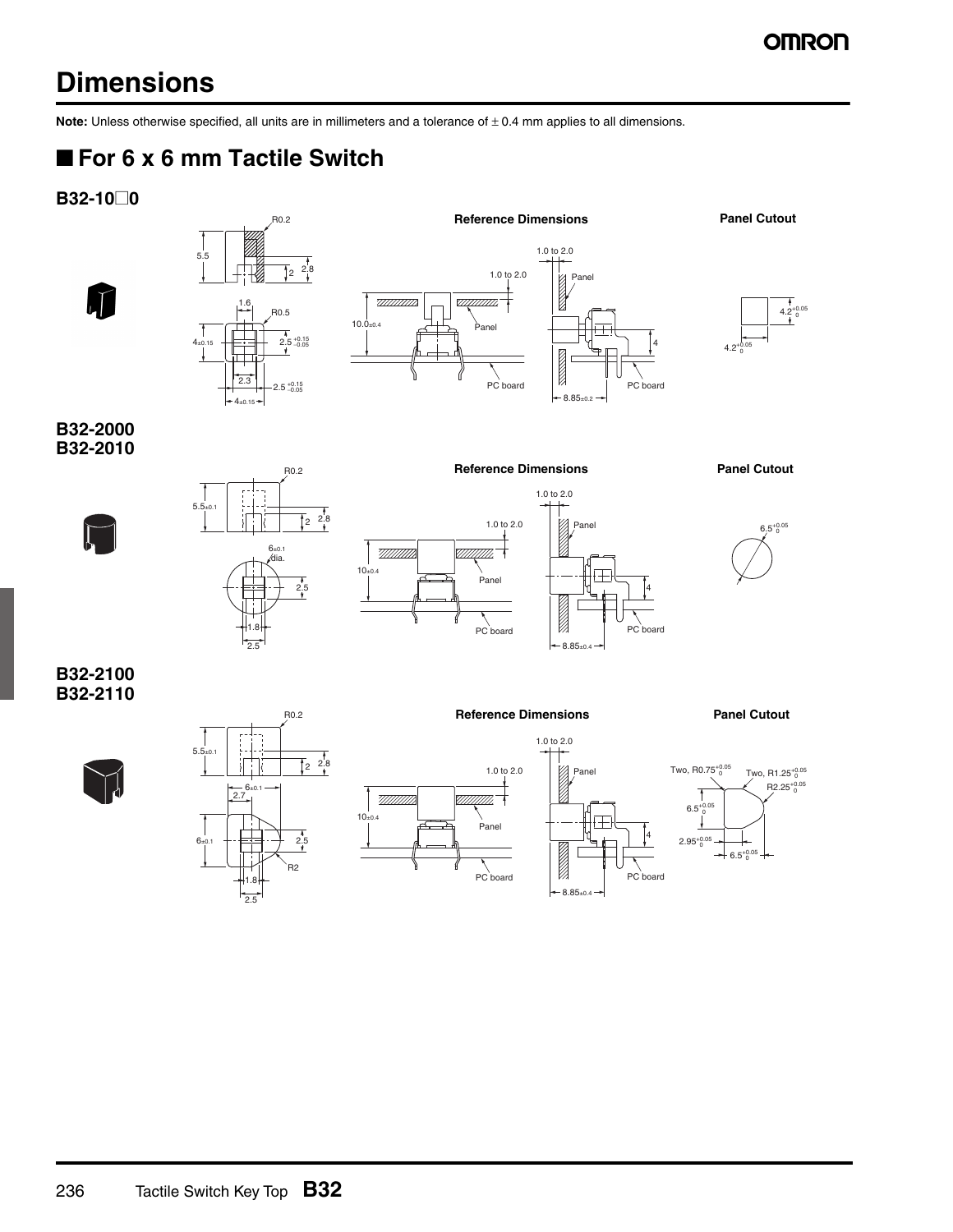### **OMRON**

### ■ **For 12 x 12 mm Tactile Switch**

#### **B32-12@0**

**B32-13@0**





 $-3.5 -$ 

 $12+0.15$ 

2.8

 $\frac{1}{1.8}$  dia

 $+3.8_{\pm0.1}$ 

R0.2 **Reference Dimensions Panel Cutout**

### 1.0 to 2.0 <u>TIINININ</u>  $10.0_{\pm 0.4}$ Panel PC board



**Reference Dimensions Panel Cutout**







**B32-16@0**



 $12_{\pm 0}$ 

5.5

#### **Reference Dimensions Panel Cutout**





## **Precautions**

Mount the Key Top on to the Switch after soldering, otherwise the Key Top may be deformed by the soldering heat.

 $2.8$ 

R0.2

R0.5

3.8±0.1